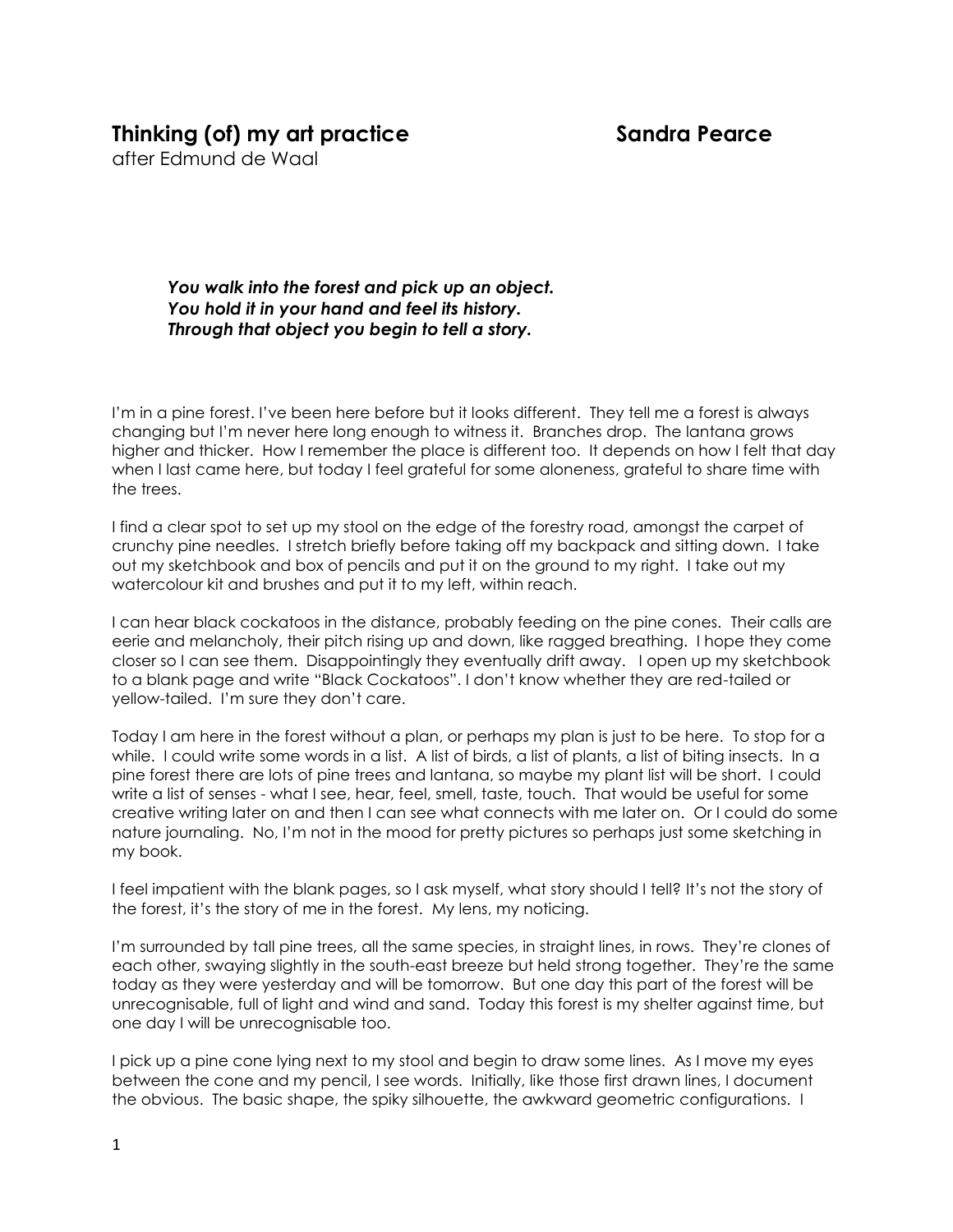then shift closer to it - the sugary scent of decay, the sharpness of the wind fingering my face, the anger of ants emerging from their cone shelter.

I'm surrounded by lines of trees. There are a lot of lines in my art practice. I work with paper. My paper may come with lines on it – lines to guide my writing or lines of text on book pages. Or my paper may be blank, ready to accept the lines I draw or print or write. Anthropologist Tim Ingold says that humans live, and give their lives meaning, by making lines. 'Everything is a parliament of lines, to study both people and things is to study the lines they are made of'.

Lines they are made of…… I'm thinking about lines and about the forest in front of me and behind me. There are many lines in a pine forest – the tree trunks, the branches, the pine needles, the rows of planted trees, the forestry roads, the long limbs of lantana stretching out to reach the sunlight. I draw a line in my sketchbook to represent that thought, and write "a forest is a line" underneath it. Now I have two lines in my book, because a sentence is a line of words.

My art practice is like a line of verbs – it's a series of actions, seen or unseen, to achieve the outcomes which are needed for monetary reward. It's the process, the bit between the start and finish, that drives me. It's the sitting in a pine forest, alone, with a sketchbook and pencil in hand that is the verb, whether it's thinking, seeing, smelling, writing, or drawing. Or maybe it's just a random object in my hand – a leaf, a pine cone, a lantana flower, a wing from a dead butterfly – it's how I see it through the lens of my life experience and personality that defines my art practice. I know that's what I want to capture, to tell my story. Maybe as an artist, I don't tick the right boxes? I'm not young, I don't live in a rural town, and I don't have an Arts degree. I tell myself that I shouldn't care about ticking boxes anymore.

I'm back in the pine forest. Thinking about lines and thinking about verbs. 'Thinking is my fighting' [Virginia Woolf].

I've been looking at Richard Serra's 'Verb List' and how I can use it to map the interior of my art practice. Printmaking has been the traction of my art practice for many years. The act of printing is a series of verbs –

| to scratch | to etch  | to roll | to ink     | to wipe     |
|------------|----------|---------|------------|-------------|
| to stack   | to spill | to wet  | to dampen  | to register |
| to wind    | to peel  | to hang | to flatten | to name     |

I do a lot of monoprinting with leaves, that adds more verbs to my list –

| to observe | to hike    | to pedal   | to paddle  | to stop  |
|------------|------------|------------|------------|----------|
| to gather  | to discard | to collect | to trim    | to reach |
| to rub     | to stash   | to press   | to select  | to place |
| to cover   | to flow    | to force   | to arrange | to tweak |

And then there's the untellable –

| to throw | to crumple | to rip up | to tear | to smudge |
|----------|------------|-----------|---------|-----------|
| to dance | to swear   | to sing   | to cry  | to mourn  |

All of these verbs tell the story of me as a maker. The how I work, and why I do it, the interior of my practice. There is another layer though – how my body moves through these verbs, the performance of process. This makes my art practice unique. No-one else dances like me. There is no audience for my process. The verbs and my body are alone in the forest.